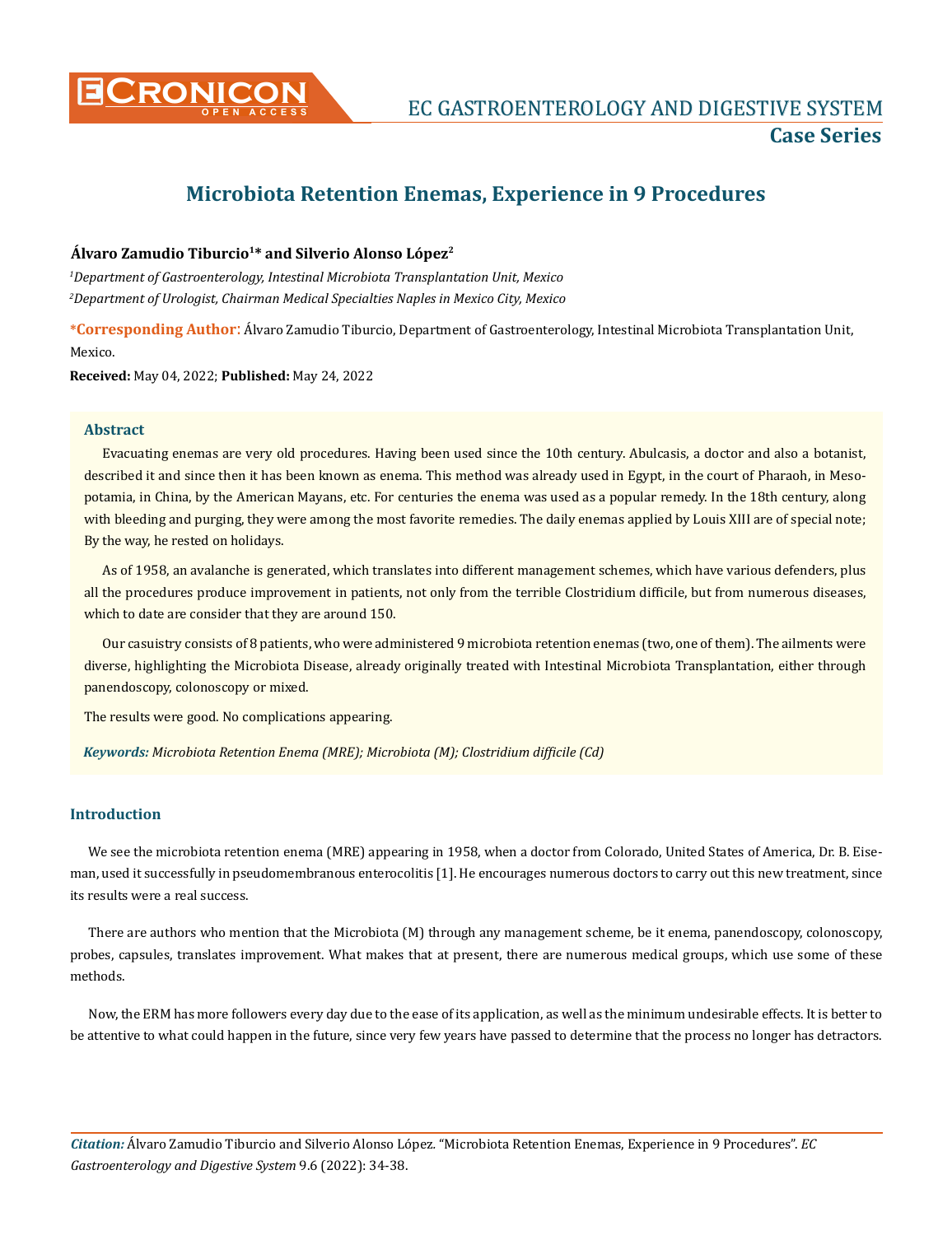# **Clinical Cases**

We present 8 clinical cases of patients treated with MRE, of which 5 were women and 3 men. Of the 8 cases with MRE, it was carried out in 4 patients, in whom they had already undergone Intestinal Microbiota Transplantation, 5 years, 2 years, 16 months and 1 months ago, because some of the original conditions had arisen.

The ages appear in table 1.

| Case 1 | 49 Years* |
|--------|-----------|
| Case 2 | 71 Years  |
| Case 3 | 70 Years  |
| Case 4 | 66 Years  |
| Case 5 | 36 Years  |
| Case 6 | 73 Years  |
| Case 7 | 36 Years  |
| Case 8 | 79 Years  |

# *Table 1: Ages of patients. \*Two enemas were given one year apart.*

The ailments they presented appear in table 2-2.3.

| Case 1  | Disease of the microbiota: hashimoto disease; multiple allergies, migraine; functional dyspepsia; atopic der-  |
|---------|----------------------------------------------------------------------------------------------------------------|
|         | matitis; anxiety; dyslipidemia; exogenous obesity.                                                             |
| Case 2  | Disease of the microbiota: anxiety; dyslipidemia; arterial hypertension; exogenous obesity grade I: IBS, diar- |
|         | rhea variety; functional abdominal pain; rectorrhage for rectal vascular ectasia; SIBO                         |
| Case 3. | Breast cancer; anxiety; rheumatoid arthritis.                                                                  |

#### *Table 2: Ailments of our casuistry.*

| Case 4 | Disease of the microbiota: hypothyroidism; gastric polyps; small hiatal hernia; gastric mucosa         |
|--------|--------------------------------------------------------------------------------------------------------|
|        | tongue, into esophagus; duodenitis; diverticular disease of the colon, preferably right, with giant    |
|        | diverticula above the cecum; spastic colon; microscopic colitis; chronic proctitis; anal skin flap;    |
|        | dyslipidemia; lipomatosis; arterial hypertension; allergy to vitamin B12, seasonal, rhinitis, dust and |
|        | animal hair, unknown the allergen; osteoporosis.                                                       |

# *Table 2.1: Ailments of our casuistry.*

| Case 5 | Disease of the microbiota: anxiety; kidney disease (resolved); hashimoto's disease; dyslipidemia; fatty<br>liver; gerd; SII, mixed variety; dust allergy; recurrent pancreatitis; HPV.                                                                                                                                   |
|--------|--------------------------------------------------------------------------------------------------------------------------------------------------------------------------------------------------------------------------------------------------------------------------------------------------------------------------|
| Case 6 | Disease of the microbiota: functional dyspepsia; irritable bowel syndrome, diarrhea variety; leukemia<br>in remission; anxiety; dyslipidemia; insulin resistance; glaucoma; bilateral cataracts; arterial hyper-<br>tension; grade II obesity; dermal autoimmune disease; skin cancer on six occasions; neurodermatitis. |

*Table 2.2: Ailments of our casuistry.*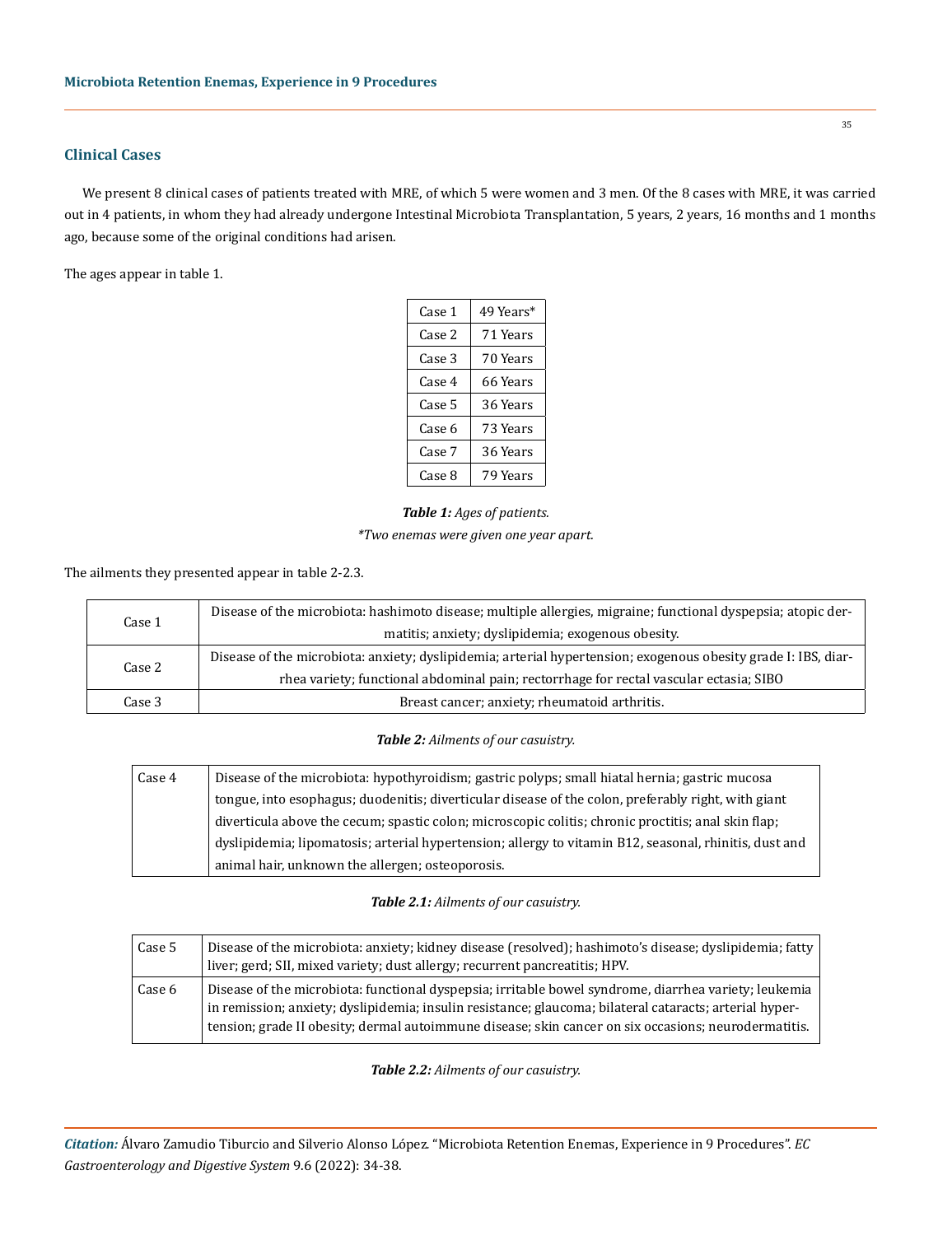| Case 7 | Severe anxiety; irritable bowel syndrome, diarrhea variety. Gastroesophageal<br>reflux disease. Arterial hypertension. Celiac disease. |
|--------|----------------------------------------------------------------------------------------------------------------------------------------|
| Case 8 | Progressive cognitive impairment. Anxiety. Insomnia. Arterial hypertension. IBS.<br>Constipation variety. Obesity grade I.             |

*Table 2.3: Ailments of our casuistry.*

#### **Results**

In patient number 1, who was administered 2 ERMs and who had Microbiota Disease and 8 secondary conditions, only Hashimoto's Disease and migraine persist today. The first has substantially reduced and the second has presented a reduction of 50%.

The second patient diagnosed with Microbiota Disease and 9 secondary conditions, only SIBO persists, having reduced the abdominal diameter from 40.94 inches to 35.43.

In case number 3, breast cancer, which required both chemotherapy and radiotherapy sessions, is currently inactive. Anxiety improved by 80%.

Case number 4 with Microbiota Disease and 15 added conditions has remained stable. SIBO was added in the evolution, which yielded with Rifaximin. Abdominal pain on the right side of the abdomen occurs occasionally, requiring medical management. She is the patient with diverticular disease of the colon, with giant diverticula above the cecum. Decreased the hypotensives to a quarter of the dose. Anxiety has not improved.

Regarding case number 5, with Microbiota Disease and 11 additional conditions, there is only GERD activity and anxiety has decreased by 10 points (Hamilton Scale). This patient had been operated on for a Nissen fundoplication, but no sign of a surgical process was found in the panendoscopy. Hashimoto's disease has not been fully controlled, but it is less incisive. He points out that the heartburn has not subsided and that he sleeps semi-sitting up. Abdominal distention subsided completely and can eat certain irritants.

In case number 6, who also had a Microbiota Disease with 12 added diseases, after a month he presented a totally liquid evacuation, for which the following were administered: *Lactobacillus LB, Lactobacillus fermentum* and *Lactobacillus delbrueckii* and the evacuation subsided. She has lost 5 kilograms in a month. Since we add general measures, as we have done in all cases.

Patient number 7 with severe anxiety, irritable bowel syndrome, diarrhea variety. Gastroesophageal reflux disease. High blood pressure and celiac disease, she has controlled her process. On two occasions vomiting and diarrhea occurred in number of 2, in the last two months, when eating gluten. Or she overeats. So, she insists on going back to the gluten-free diet.

Finally, patient number 8 with Progressive Cognitive Impairment, plus 5 added pathologies, regularized her bowel movements and tended to reduce her anxiety, after starting to walk for an hour daily.

#### **Comments**

We believe that the Gut Microbiota has revolutionized the world of medicine, even though many doctors continue to disdain the important microorganisms that constitute it.

The procedure to administer the M is extremely simple, of course you have to have experience in rectal examinations, since if it is done at home, by people without knowledge, problems may arise, not only due to the lack of an adequate procedure, but due to the lack of basic knowledge in matters of the Intestinal Microbiota and digital rectal examinations [2].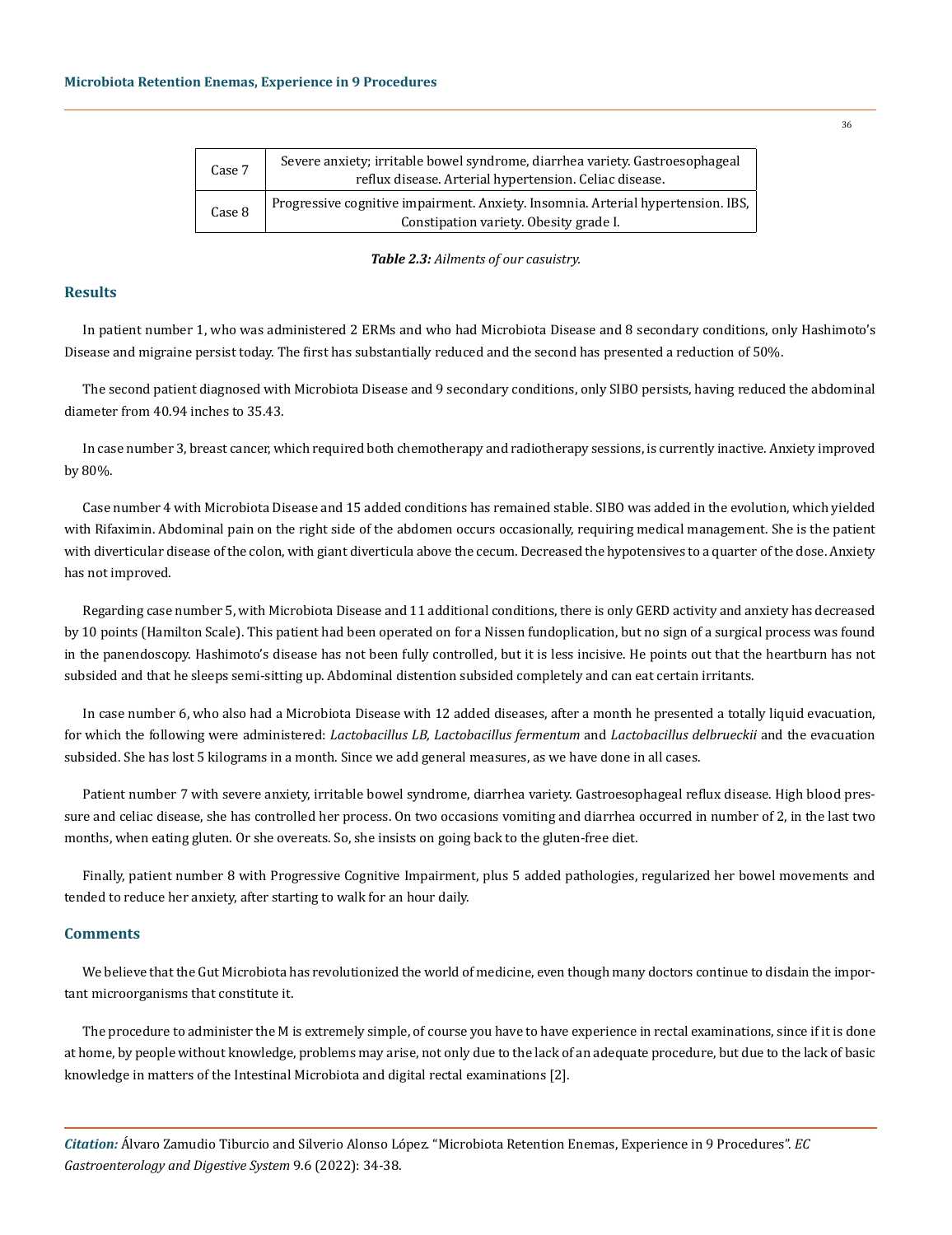There are different protocols for the administration of the M through rectal enema, and all of them focus on recurrent Cd infection, I believe that it should not vary in the case of other pathologies [3,4].

We handle the following procedure:

- Liquid diet the night before.
- Complete fast until after the enema.
- We perform the procedure in a bathroom, accompanied by a person as our assistant.

The microbiota prepared with 250 grams of feces and saline solution must be one liter, transferred in a cooler or with ice and emptied into an enema bag, with a capacity of 1,500 ml, with a transport tube of 5 to 6 mm of internal diameter. 128 centimeters in length and plastic stopper device for flow control. The proximal end should be blunt at the tip, with a nearby hole, lubricant and disposable plastic protector.

The fixed bag is placed approximately one and a half meters high, without bending the transport tube and comfortably reaching the patient. The plastic stopper device must close the flow. 20 centimeters from the tip upwards are abundantly lubricated.

Patient who can stand, will be stripped to the waist, wearing preferably plastic sandals, leaning and leaning against the back of a plastic chair, which will not move. We perform touch and rectal dilation with the right index finger, with enough lubricating jelly.

Once the anus is dilated and giving the patient security, the right index finger inserted into the rectum is accompanied by the plastic tube and serves as a guide. The plastic tube is taken with the left hand, inserting 20 centimeters. The index finger of the right hand is extracted, taking the plastic tube on the edge of the anus, with the index finger and thumb of the right hand, so that it does not come out.

The shutter is gradually opened to start the enema, which should take approximately 5 minutes to administer. If there is abdominal pain, close the tube, wait a few seconds and administer the microbiota again. The tube is removed and the procedure is terminated.

If the microbiota were to leak during the procedure, do not be alarmed, since one liter of solution is applied on purpose and up to 200 ml can be lost. No problem.

The patient bathes. And he can have breakfast and take his medication, calmly. Adding a 2 milligram loperamide tablet.

# **Conclusion**

ERM is a complete success and is usually a simple procedure to carry out. It is worth adding that the Donor must be fully studied and the necessary tests.

It is advisable to have performed the following studies on the recipient: Complete blood count. Platelets. 27 element blood chemistry. *Giardia lamblia* in copros [3]. Vitamin D, selenium, zinc, copper, iron, vitamins A, C and D, B-12 and folate. Thyroid profile and, where appropriate, anti-thyroid antibodies. To treat the deficiencies that appeared.

If there is a history of colonoscopy, the MRE can be performed.

# **Bibliography**

- 1. Eiseman B., *et al*[. "Fecal enema as an adjunct in the treatment of pseudomembranous enterocolitis".](https://pubmed.ncbi.nlm.nih.gov/13592638/) *Surgery* 44.5 (1958): 854-859.
- 2. Olanrewaju J., *et al*[. "Fecal Microbiota Transplant via Retention Enema in Severe](https://journals.lww.com/ajg/fulltext/2018/10001/fecal_microbiota_transplant_via_retention_enema_in.203.aspx) *Clostridium difficile* Infection". *Journal of Gastroenterology* [113 \(2018\): S119-S120.](https://journals.lww.com/ajg/fulltext/2018/10001/fecal_microbiota_transplant_via_retention_enema_in.203.aspx)